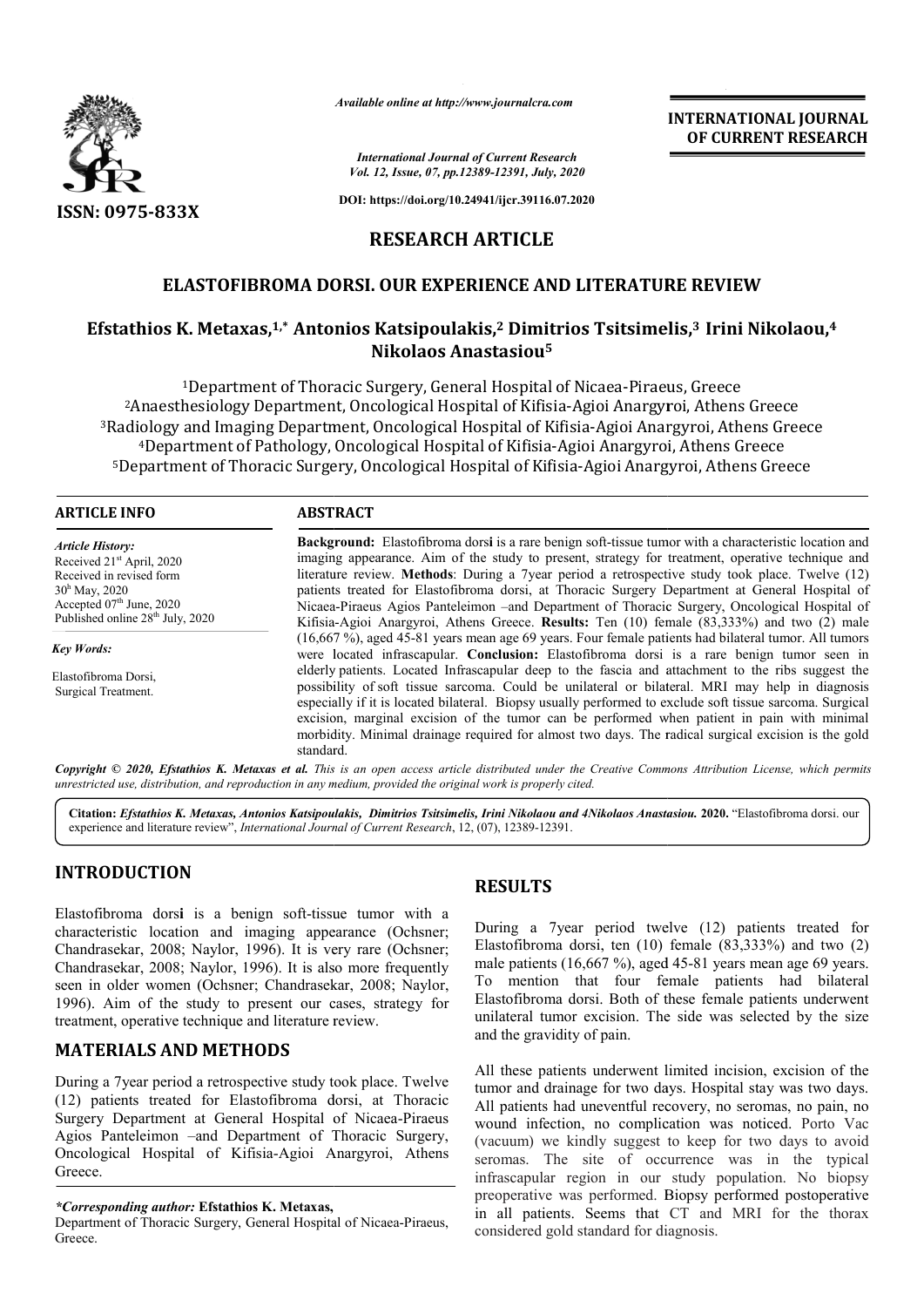

**Image 1. Elastofibroma dorsi located Infrascapular in a female patient.**



**Image 2. Elastofibroma dorsi post procedure.**

## **DISCUSSION**

Elastofibroma dorsi is a benign soft-tissue tumor. It is more frequently seen in older women around 65-70 years.<sup>1</sup> Elastofibroma dorsi is classically located in the infrascapular or and subscapular regions, deep to the serratus anterior and latissimus dorsi musculature (Ochsner; Chandrasekar, 2008; Naylor, 1996). May occur in axilla, ischial tuberosity, greater trochanter, posterior elbow, stomach, rectum, omentum, eye, hand and foot. Infra Unilateral masses have a slight rightsided predilection, but up to 30% of elastofibromas are bilateral (Ozpolat, 2008).



**Image 3. Elastofibroma dorsi located Infrascapular on CT scan.**



**Image 4. Elastofibroma dorsi located Infrascapular.**

It was first described by OH Jarvi and AE Saxon in 1959 (Naylor, 1996). In many cases the patients are asymptomatic, but up to 50% of patients describe localized symptoms including, pain especially on movement and sensation of clicking, snapping, or clunking of the scapula.

### **Radiographic features**

**Ultrasound:** Ultrasound demonstrates a well-defined multilayered pattern of hypoechoic linear areas of fat deposition intermixed with echogenic fibro elastic tissue.

**CT:** These masses typically appear as poorly defined softtissue masses with attenuation similar to that of the adjacent skeletal muscle. They are located in the infrascapular or subscapular region (Onishi, 2011; Soler, 1998).

**MRI:** The mass appears as alternating fibrous and fatty components. Although the borders of these masses are relatively well defined, no capsule can be identified. Could be located anterior or caudal to the inferior pole of the scapula, and deep into latissimus dorsi, serratus anterior, and rhomboid muscles (Onishi, 2011; Soler, 1998). The appearance of a soft tissue mass with signal intensity similar to skeletal muscle with